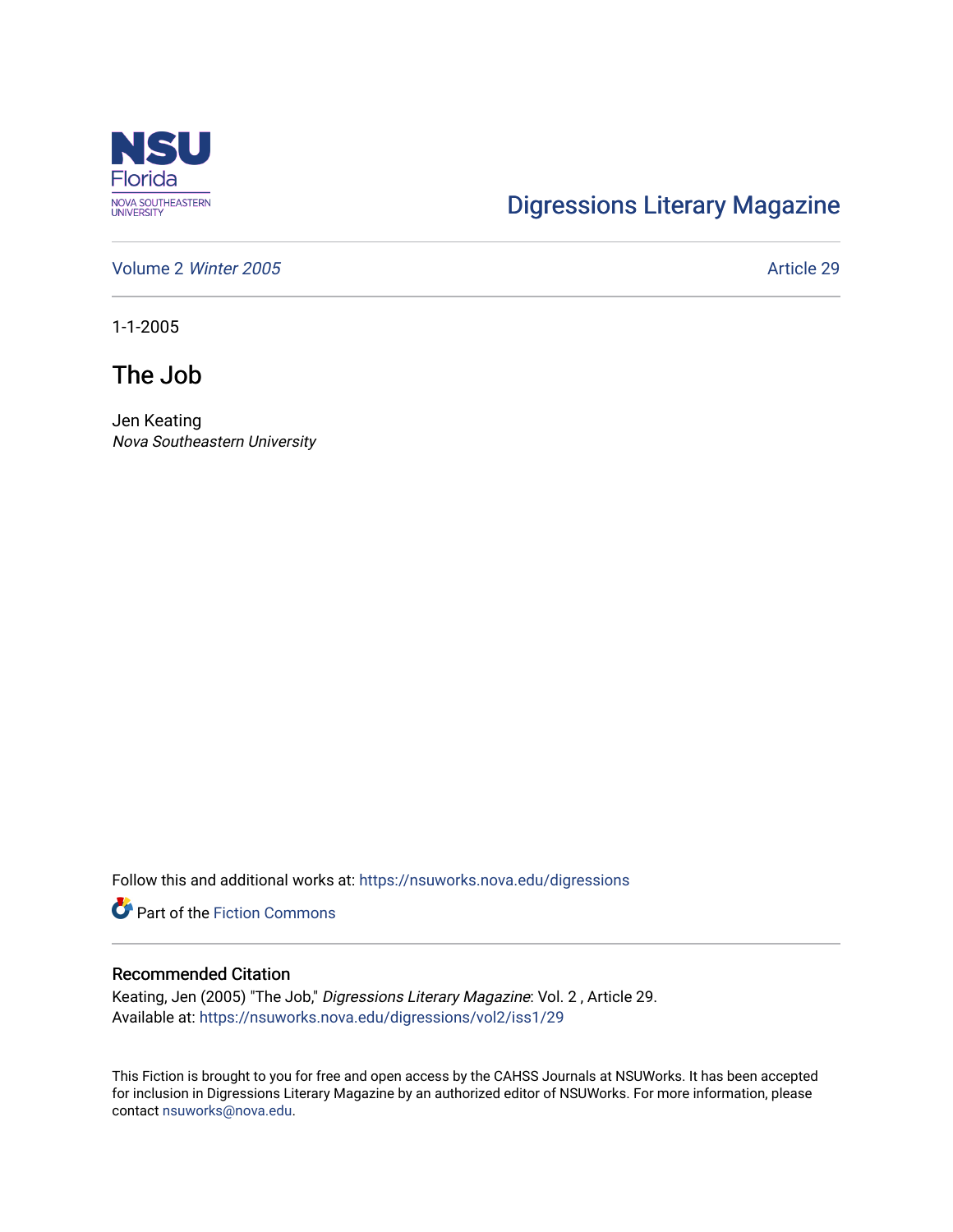## The Job

 "Did you receive the package?" The voice was electronically modified for safety reasons. I never knew if I spoke with a man or a woman, or the same person each time.

 "Yes. I'm looking at it now." My voice was also being modified and I wondered if I sounded the same as the voice I heard.

 "Alright, the first page has the picture and profile of the man who is your target. He is a high government official who is beginning to propose changes for America. He is to be silenced before any of his radical ideas get picked up by others. The next page has the directions to his location for this weekend where he will be on a camping trip. You have his lot number and expected time of arrival. Everyone who is with him must be taken out as well, guards, wife, everyone. That is why the pay is so high. You'll also find plane tickets out of the country leaving that night. You will be contacted when you can return. Do you ac-<br>cept the proposal?" I took another look

38*jen keating*

at the check. "I do," and hung up the phone. I packed only a few necessities for the trip to Australia. This was the first assignment where I was told to leave the country and so a wave of nostalgia coursed through me as I looked with misty eyes around my one-room apartment. I knew I would not see it again for a long time. To keep myself occupied I decided to go check the camping site, which was about an hour from where I lived.

 There was a ranger stationed at the entrance, but no fence around the premises. I drove on and parked at a motel about five miles away. Using my compass and a map of the park I hiked for about two hours. Shifting my path when I heard voices getting to loud I eventually came to a campsite clearing and found the number by the dirt road. This was the correct one. I stood in the center, looked up into the trees, and spun around. I found what I was looking for to the north, a big old oak with lots of branches and